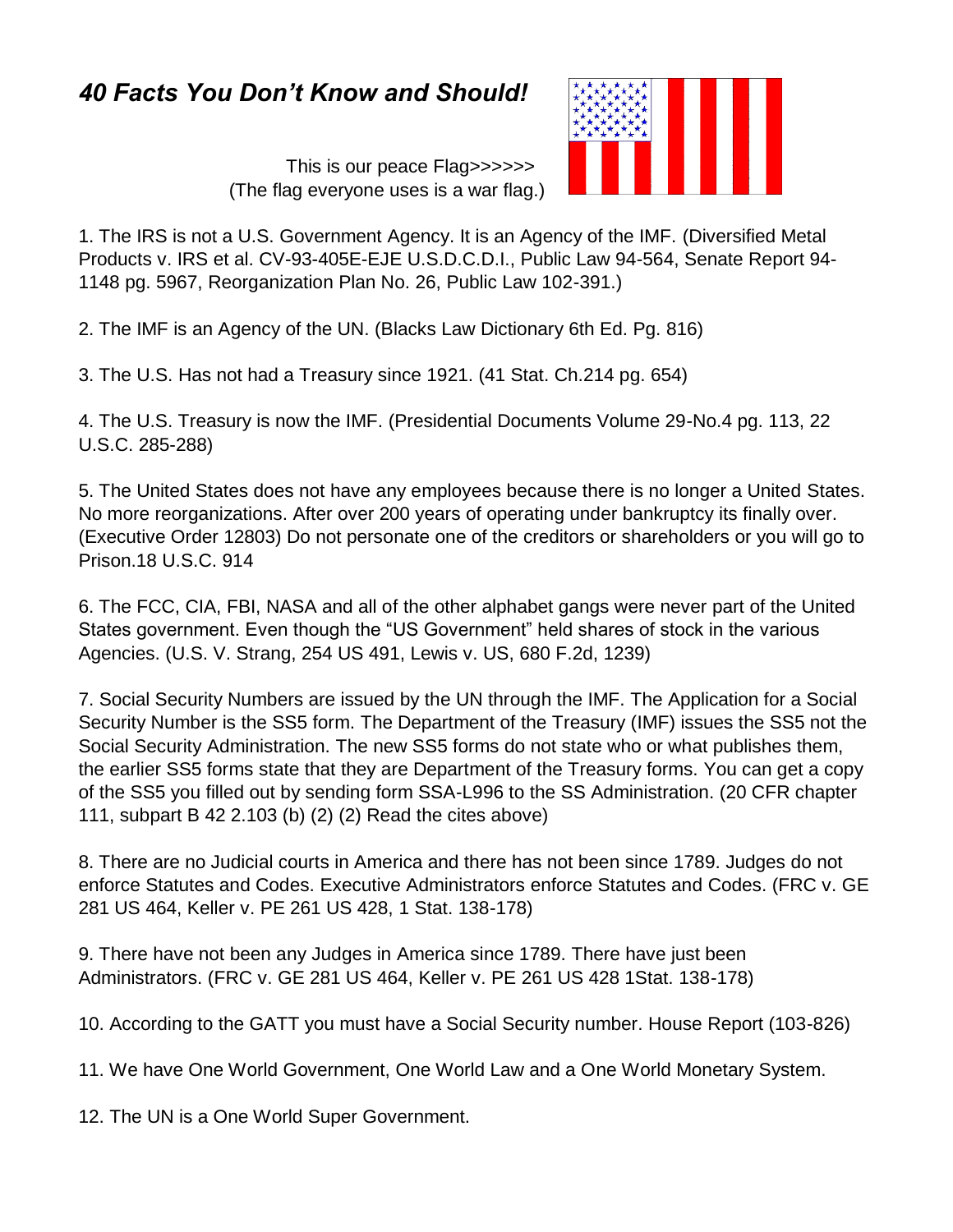13. No one on this planet has ever been free. This planet is a Slave Colony. There has always been a One World Government. It is just that now it is much better organized and has changed its name as of 1945 to the United Nations.

14. New York City is defined in the Federal Regulations as the United Nations. Rudolph Gulliani stated on C-Span that "New York City was the capital of the World" and he was correct. (20 CFR chapter 111, subpart B 422.103 (b) (2) (2)

15. Social Security is not insurance or a contract, nor is there a Trust Fund. (Helvering v. Davis 301 US 619, Steward Co. V. Davis 301 US 548.)

16. Your Social Security check comes directly from the IMF which is an Agency of the UN. (Look at it if you receive one. It should have written on the top left United States Treasury.)

17. You own no property, slaves can't own property. Read the Deed to the property that you think is yours. You are listed as a Tenant. (Senate Document 43, 73rd Congress 1st Session)

18. The most powerful court in America is not the United States Supreme Court but, the Supreme Court of Pennsylvania. (42 Pa.C.S.A. 502)

19. The Revolutionary War was a fraud. See (22, 23 and 24)

20. The King of England financially backed both sides of the Revolutionary war. (Treaty at Versailles July 16, 1782, Treaty of Peace 8 Stat 80)

…and as history repeats itself, Prescott Bush, father of George HW Bush and grandfather of George W. Bush, funded both sides of World War II. The Bush family have been traitors to the American citizens for decades.



"Sarah, if the American people had ever known the truth about what we Bushes have done to this nation, we would be chased down in the streets and lynched."

George Bush Senior speaking in an interview with Sarah McClendon in December 1992

21. You cannot use the Constitution to defend yourself because you are not a party to it. (Padelford Fay & Co. v. The Mayor and Alderman of The City of Savannah 14 Georgia 438, 520)

22. America is a British Colony. (THE UNITED STATES IS A CORPORATION, NOT A LAND MASS AND IT EXISTED BEFORE THE REVOLUTIONARY WAR AND THE BRITISH TROOPS DID NOT LEAVE UNTIL 1796.) Respublica v. Sweers 1 Dallas 43, Treaty of Commerce 8 Stat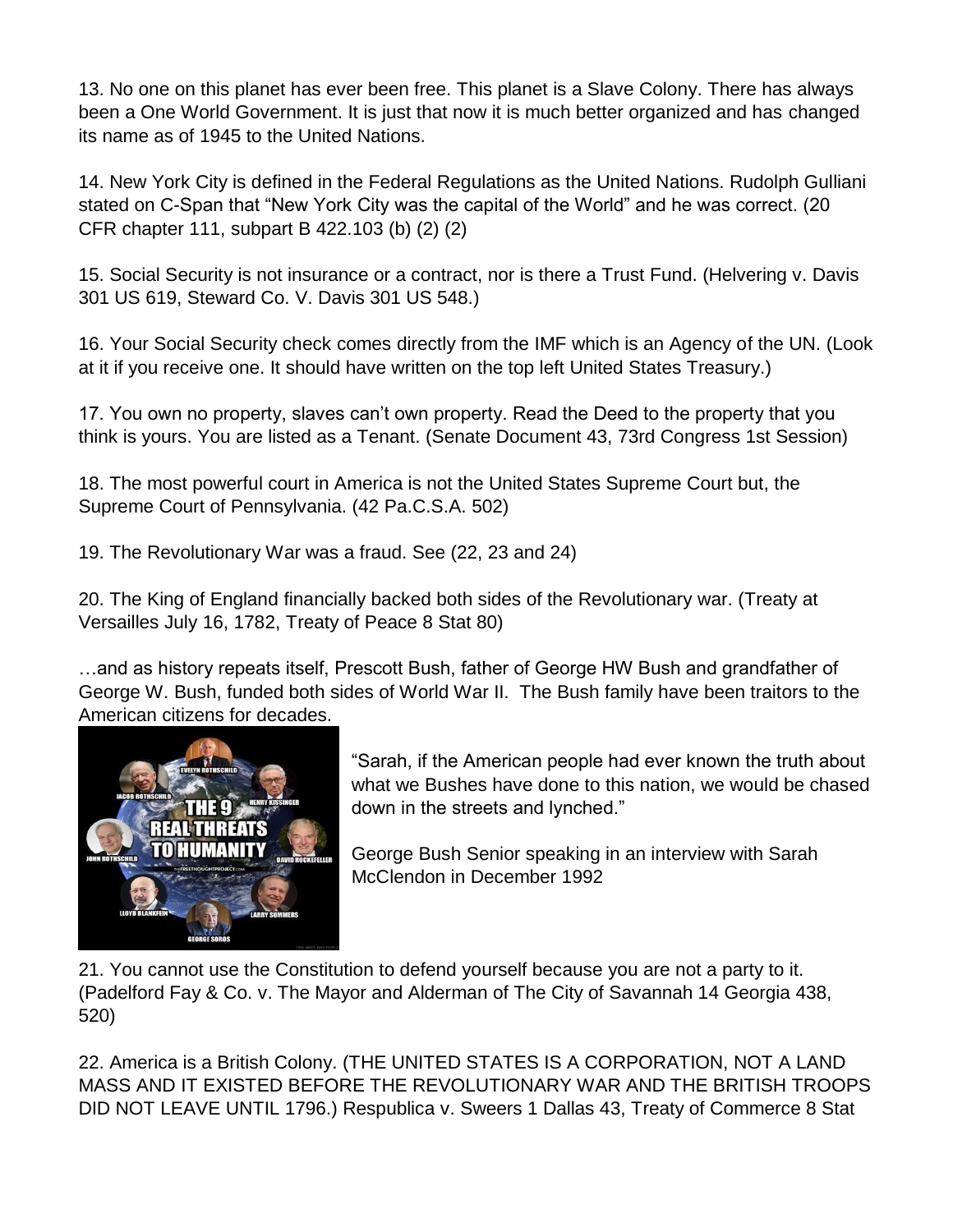116, The Society for Propagating the Gospel, &c. V. New Haven 8 Wheat 464, Treaty of Peace 8 Stat 80, IRS Publication 6209, Articles of Association October 20, 1774.)

23. Britain is owned by the Vatican. (Treaty of 1213)

24. The Pope can abolish any law in the United States. (Elements of Ecclesiastical Law Vol.1 53-54)

25. A 1040 form is for tribute paid to Britain. (IRS Publication 6209)

26. The Pope claims to own the entire planet through the laws of conquest and discovery. (Papal Bulls of 1455 and 1493)

27. The Pope has ordered the genocide and enslavement of millions of people. (Papal Bulls of 1455 and 1493)

28. The Pope's laws are obligatory on everyone. (Bened. XIV., De Syn. Dioec, lib, ix., c. vii., n. 4. Prati, 1844)(Syllabus, prop 28, 29, 44)

29. We are slaves and own absolutely nothing not even what we think are our children. (Tillman v. Roberts 108 So. 62, Van Koten v. Van Koten 154 N.E. 146, Senate Document 43 & 73rd Congress 1st Session, Wynehammer v. People 13 N.Y. REP 378, 481)

30. Military Dictator George Washington divided the States (Estates) into Districts. (Messages and papers of the Presidents Vo 1, pg 99. Websters 1828 dictionary for definition of Estate.)

31." The People" does not include you and me. (Barron v. Mayor & City Council of Baltimore. 32 U.S. 243)

32. The United States Government was not founded upon Christianity. (Treaty of Tripoli 8 Stat 154.)

33. It is not the duty of the police to protect you. Their job is to protect the Corporation and arrest code breakers. Sapp v. Tallahassee, 348 So. 2nd. 363, Reiff v. City of Philadelphia, 477 F.Supp. 1262, Lynch v. N.C. Dept of Justice 376 S.E. 2nd. 247.

34. Everything in the "United States" is For Sale: roads, bridges, schools, hospitals, water, prisons airports etc. I wonder who bought Klamath lake. Did anyone take the time to check? (Executive Order 12803)

35. We are Human capital. (Executive Order 13037)

36. The UN has financed the operations of the United States government for over 50 years and now owns every man, women and child in America. The UN also holds all of the Land in America in Fee Simple.